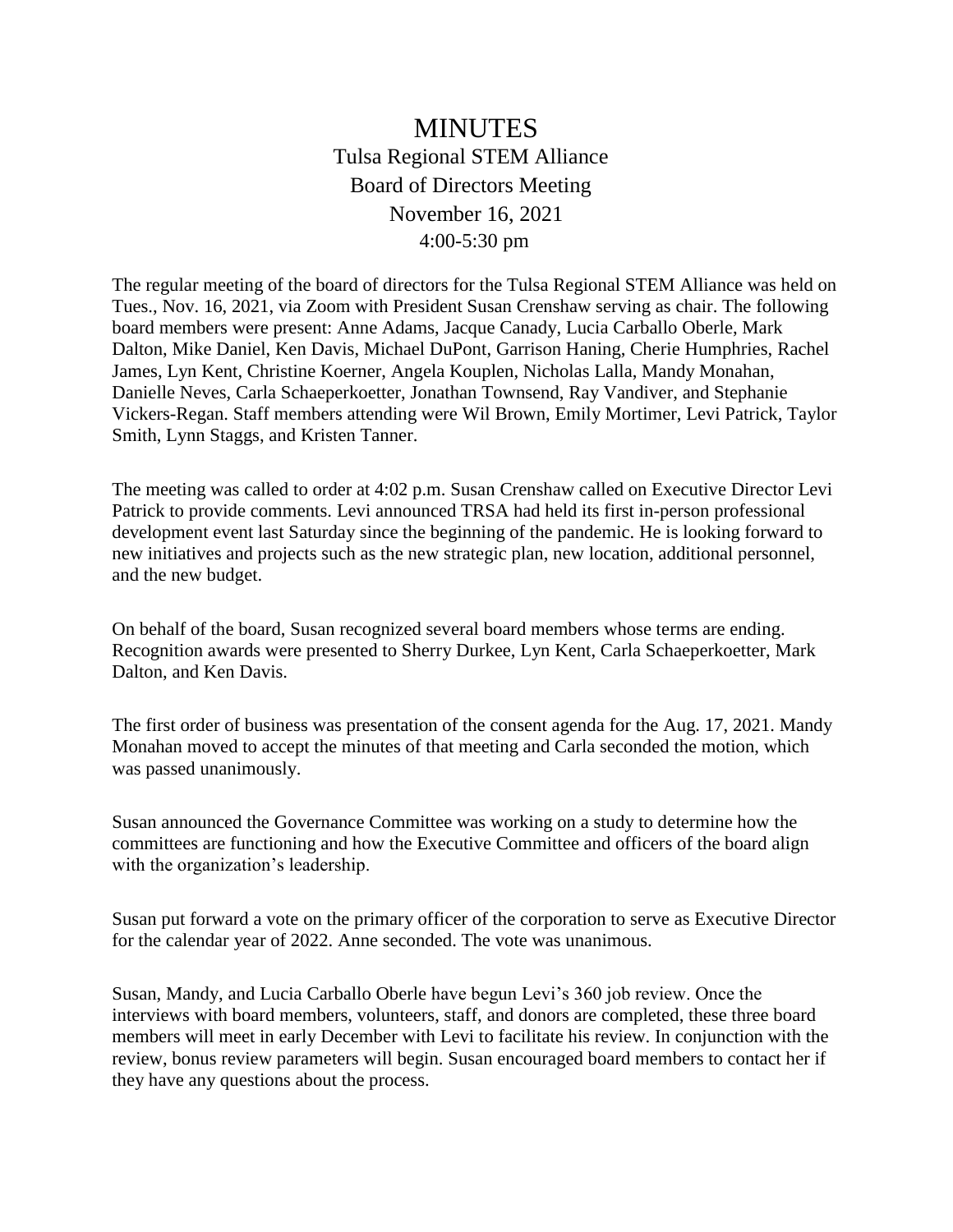Anne presented the Treasurer's Report. She encouraged the board to contact her if there is other financial information they would like included in her report.

Levi presented the 2022 budget. He reminded board members that he shared the Executive Summary document prior to the meeting. That document included links to background information. As context, he presented year-over-year budgets, revenues, and expenses for the years of 2019, 2020, and 2021. The trend for 2021 shows higher operating costs, primarily due to TRSA taking on the full cost of the Executive Director position. Previously it was a hidden cost due to the salary payment arrangement with Tulsa Community College. Mandy asked if staff costs such as salaries and benefits are allocated to the programming, administration, and fundraising. Levi indicated they are, as are rent, insurance, and taxes.

For the first time, tracking of the staff's actual time and effort is being done. Previously, these metrics were estimated. TRSA will have accurate data for the first time in 2022. Susan pointed out that good assumptions were made in the past regarding these allocations and methodologies, especially in light that the organization didn't have the maturity to determine expense ratio. She indicated things will smooth out in 2023 after the organization goes through one year of collecting time and effort data.

Levi pointed out that 2022 expenses will be significantly impacted by the additions of the Executive Director salary and hiring a full-time Development Director. He added one other increase is the addition of an HR consultant. The IAC advised the organization engage a HR consultant as the number of TRSA staff increases. Mariner also is substantially increasing its hourly rate in 2022. Levi indicated he will keep an eye on possible cost savings during the year.

Levi indicated he and the TRSA team are giving a close look at all programs. Programs are being assessed on strategic areas, purpose, whether programs could be combined and put on rotation or should be phased out. The goal is to take the best of what TRSA does and expand to a franchise model. This new approach of combining programs under strategic areas will allow funders to fund at higher levels, which will provide more flexibility for use of those funds and will allow TRSA to strategically push the levers of "engage/equip/empower." Overall program costs are budgeted for an increase of \$38,000 in 2022.

Jacque Canady asked whether Levi was actively working on grants. Levi indicated he was. Mandy asked whether Levi planned to apply for an American Rescue Plan Act of 2021 funding. Levi replied that TRSA's partnership with Union Public Schools and Darnaby Elementary School serves as a model for ARPA funding and is not a conflict as long as the funding is not supplanting existing services.

Michael DuPont asked what level of staff the budget reflects. Levi said staff count is currently at eight, but 10 is the proposed total. Levi indicated one program position has been offered and accepted and will start work on Jan 3. A second planned position is a development director. Michael asked what role the development director would have. Levi said the position would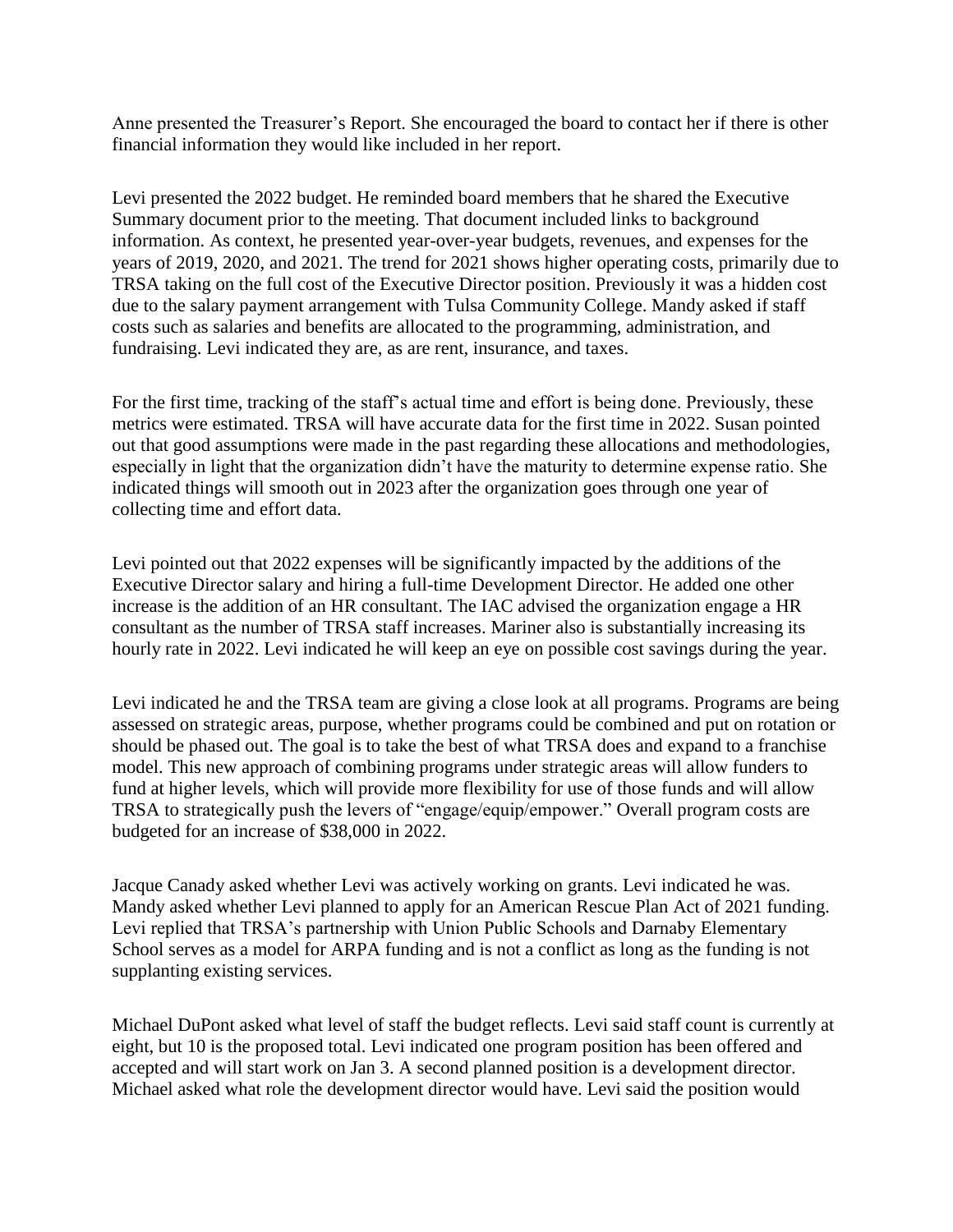oversee the Flight Night transition and, secondarily, would work on increasing corporation and individual contributions. The intent is to diversify revenue streams and increase grants to 20 - 25 percent of the budget. This position also would work on grant writing and grant management.

Regarding the Flight Night transition, Mandy said that never in eight years did she have the time to apply toward fundraising as intended. The new role will allow more attention and time to expand the event and work to increase revenue on a year-round basis.

Michael asked about the increase from \$600,000 to \$900,000 in corporate contributions. . Levi explained this is because of the reclassification of Flight Night. Flight Night was previously a grant, but with the event transitioning to TRSA responsibility, it is now classified as income with conditional restrictions.

Anne made a motion to approve the 2022 budget. Cheri Humphries seconded the motion and it passed unanimously.

By consensus of the Governance Committee, Mandy presented the 2022 slate of officers:

Chair: Lucia Carballo Oberle Vice Chair: Stephanie Vickers-Regan Secretary: Danielle Neves *(Neves' term ends Dec. 31, 2021, but Article IV, Section 2 of the bylaws says: "After serving two terms and if elected as an officer by the Board, Directors may serve one additional consecutive two-year term.")* Treasurer: Anne Adams

Lyn Kent made a motion to accept the slate. Michael seconded. The motion passed unanimously.

Mandy presented the full slate of board members for 2022 and moved for a motion. Jonathan Townsend seconded and the motion passed unanimously.

For a third term: Danielle Neves

For a second term: Anne Adams Angela Kouplen

For continuation of their current term: Katherine Anderson Dr. Jacque Canady Caitlin Crane Susan Crenshaw Michael Daniel Michael DuPont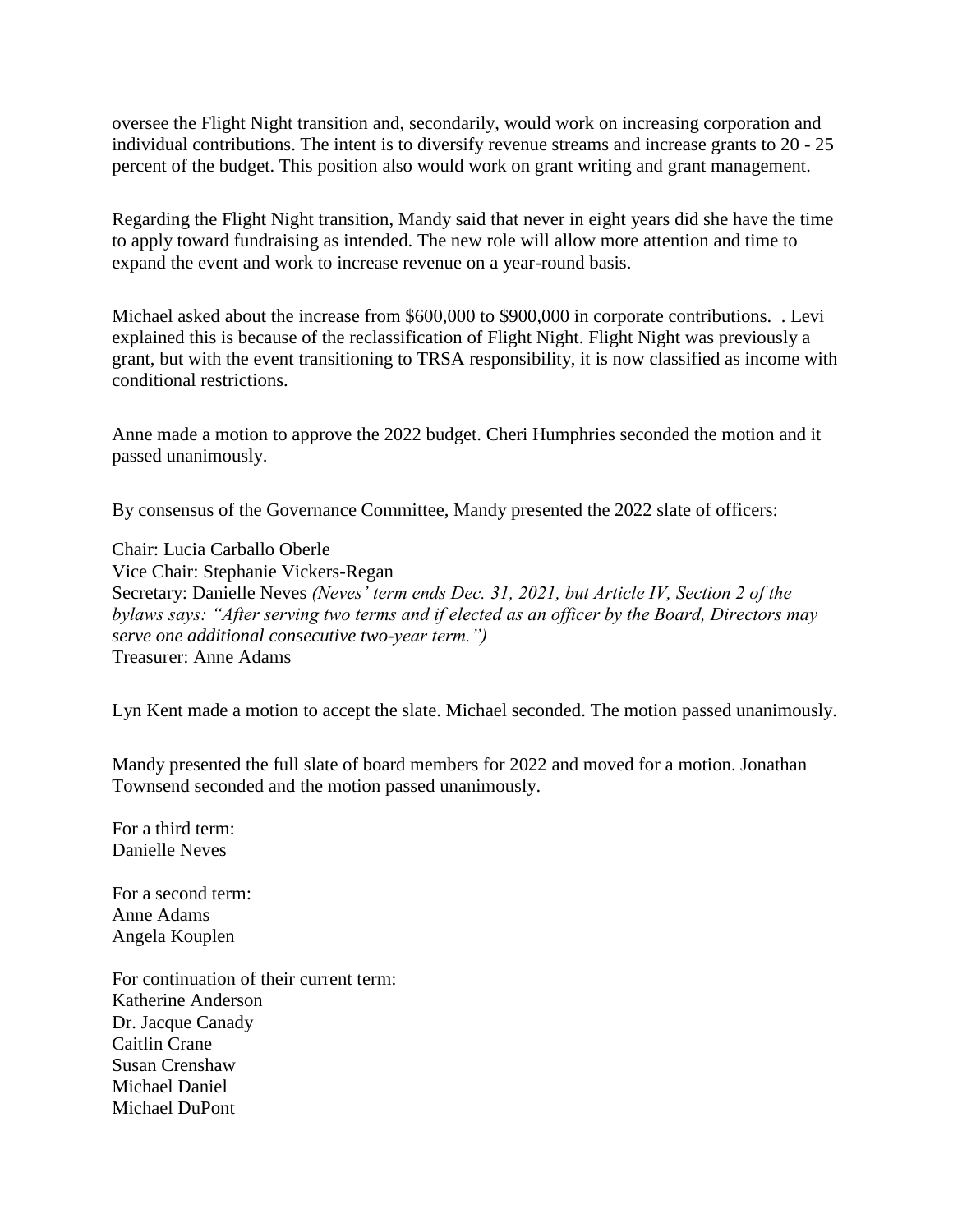Garrison Haning Cherie Humphries Rachel James Christine Koerner Nicholas Lalla Mandy Monahan Lucia Oberle Jonathan Townsend Ray Vandiver

For a first term: Paulina Baeza Lisa Schwarz Travis White Tyrance Billingsley, II Xavier Villarreal

Levi said as the organization matures, some structures would be combined. The Development and Communication Committees will now be combined. An email will be sent out before the end of the year that includes a white paper outlining the new committee structure. A board packet will be sent at the end of December 2021 or in January 2022 that includes the donation commitment paperwork as well as the survey for committee choices.

Levi presented the timeline for the new strategic plan. The Persimmon Group is about half-way through its work. Board members will receive an invitation to complete a survey. Currently, 40 surveys out of 300 have been received. The Persimmon Group will host focus groups and each board member will be invited to attend one of two groups. The final presentation is expected by the end of February 2022 and implementation of the new strategic plan will begin in March 2022.

Stephanie Vickers-Regan presented the Development Committee report. The committee met last week with Levi and work began on the job description for the new development position. A capital campaign also has begun to cover the extra expenses of the move to the Tandy YMCA. The committee would like to connect with stakeholders and looks to the board for help.

Carla Schaeperkoetter gave the Communications Committee report. The staff is working on the annual report. Promotions for November through 1Q22 include Gingerbread Building Family Night at the STEM Hub: North Tulsa, SeaPerch, Tulsa Regional Science Fair, and the Innovation Fair. Carla shared that guidelines had been developed to address inappropriate comments on TRSA social media properties. These guidelines will be added to the governance manual.

Mark Dalton presented the Internal Affairs Committee report. The committee has not met since August, but has been busy. With Mike Daniel's help, the committee provided input to the facility use agreement for the North Tulsa STEM Hub. The committee also worked on the lease agreement for the Tandy move, with Anne's financial input. The committee secured a human resources consultant to handle HR policies, procedures, performance planning, and as a resource